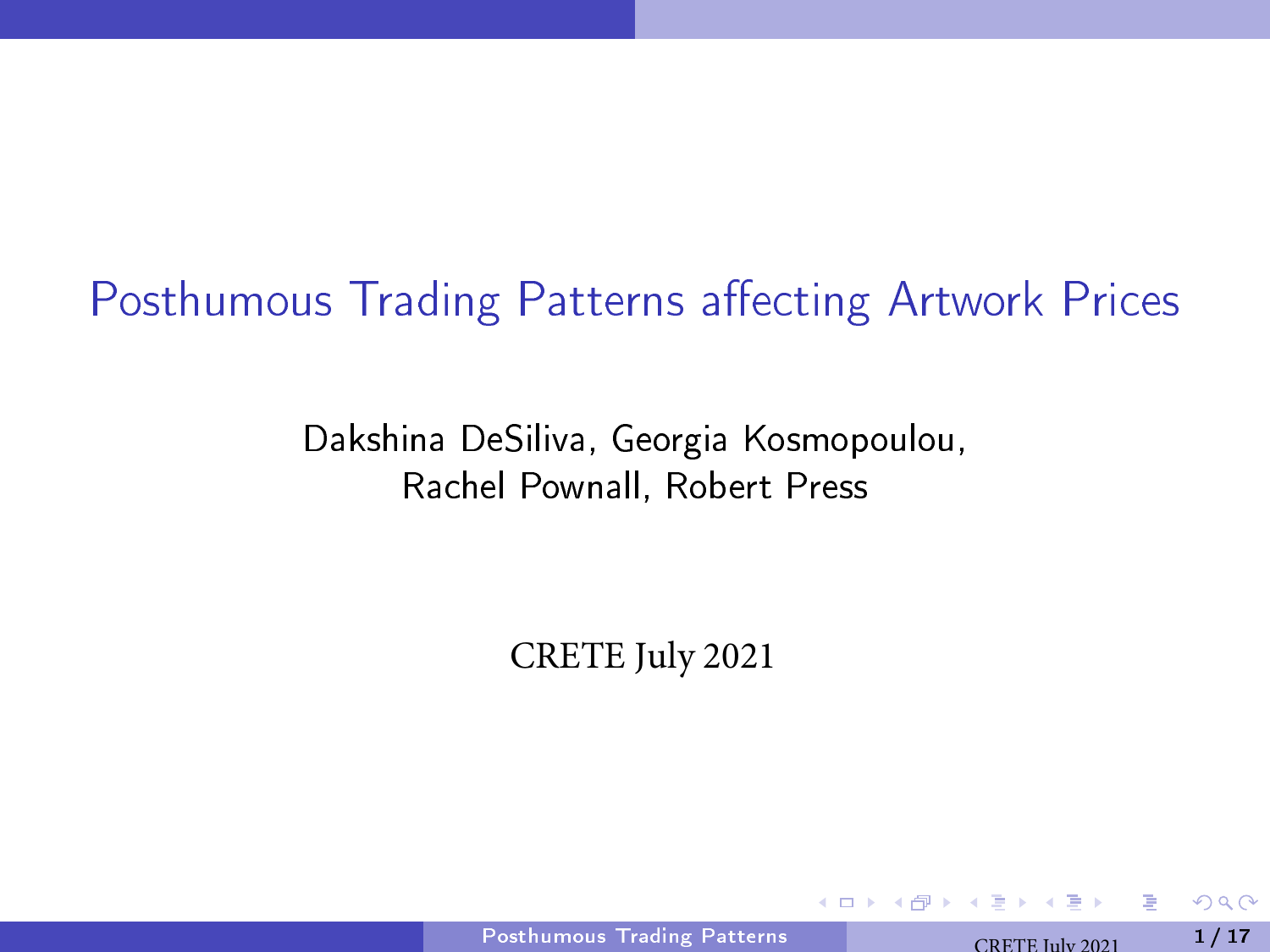Introduction



#### Walton Bridges (1805) Kilchurn Castle, Loch Awe (1854) J.M.W. Turner **Horattio McCulloch**



4日下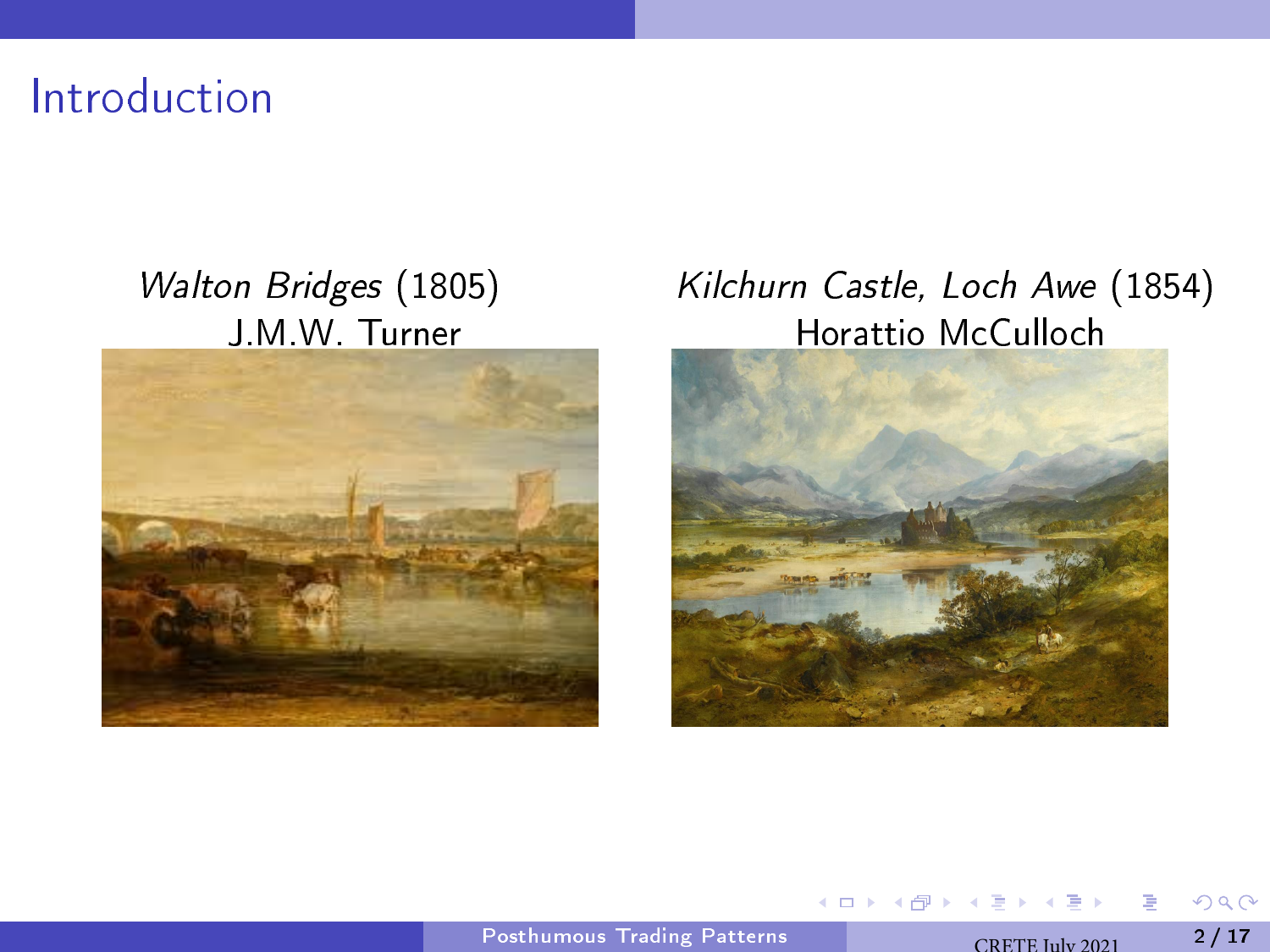Death Effect?



4日下

Þ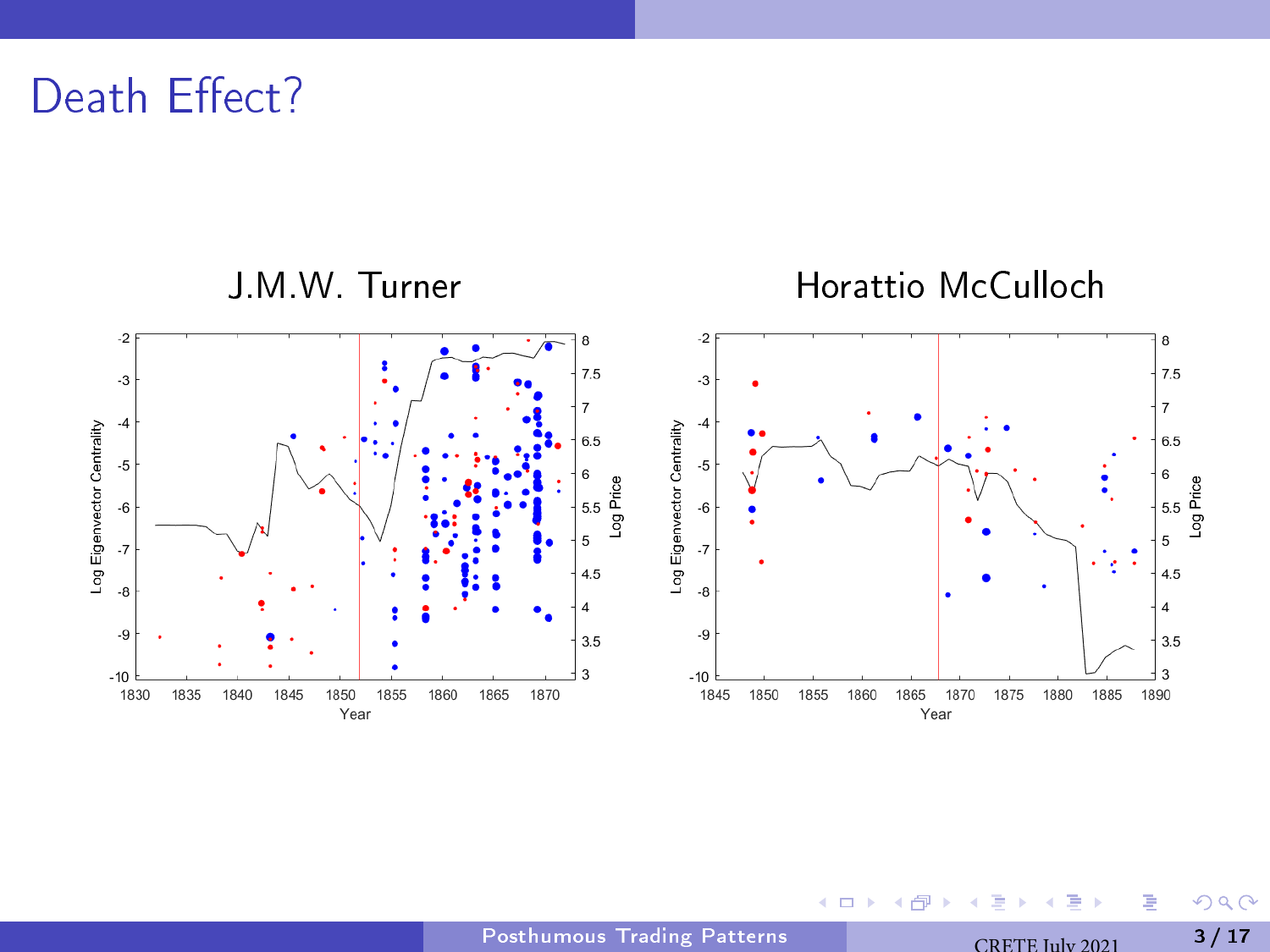A Painter has so much more Talent when He's Dead

- Mark Twain Is He Dead?

- ▶ Generally found an increase in artwork prices after death ▶ Demand Side - Ekelund et. al (2000), Matheson and Baade (2004) ▶ Supply Side - Maddison and Jul Pedersen (2008), Ursprung and Wiermann (2011)
- $\blacktriangleright$  We observe a 7% decline in prices following death in the 19<sup>th</sup> century London Art Market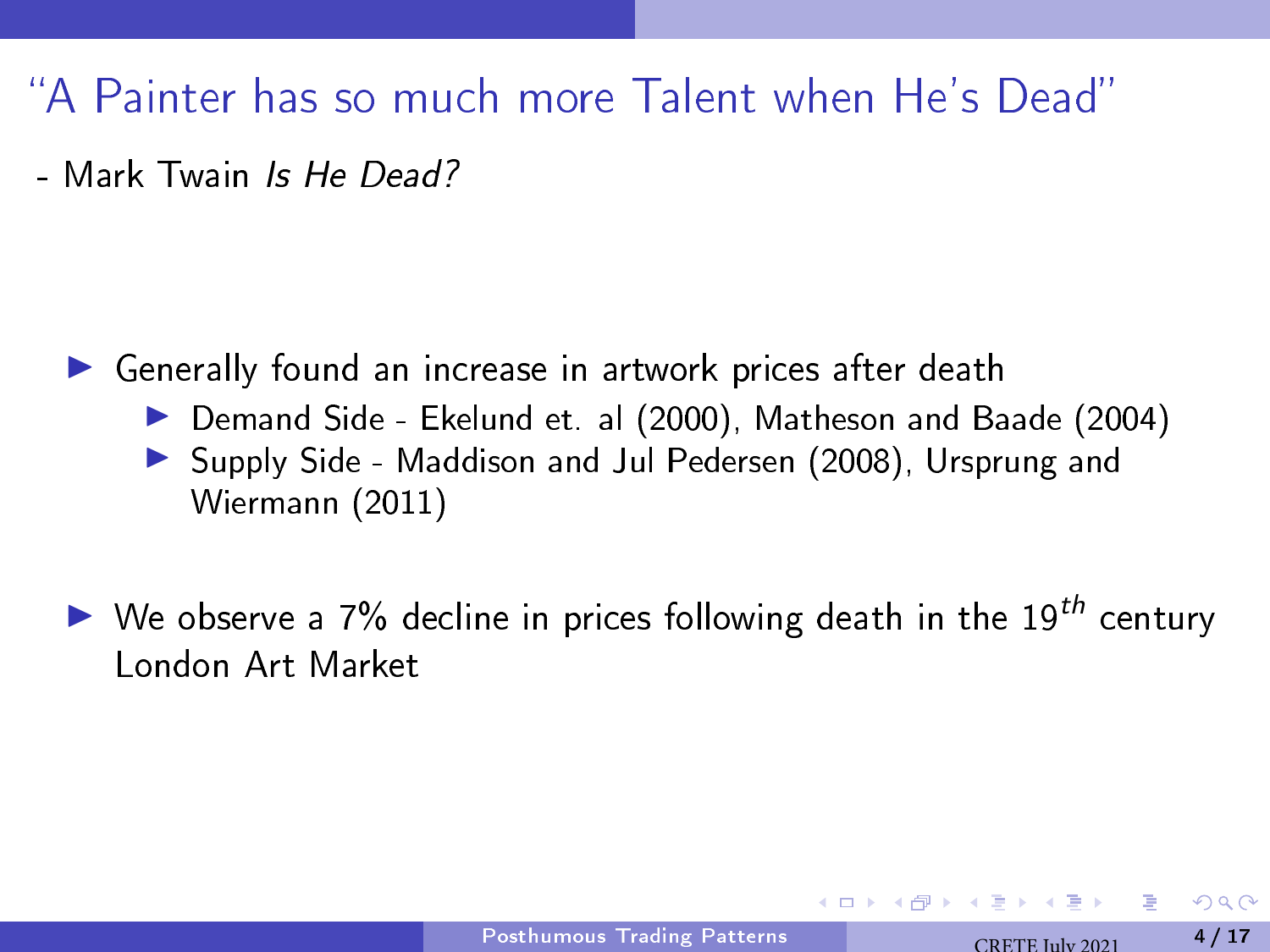### Contribution

- ▶ We use Network Measures and Quantile Regression analysis to evaluate the power of the "Death Effect" and identify the drives of market success for artists
- ▶ We use a unique data set of all auction sales that took place in London for a period spanning one and a half centuries. This data provides an opportunity to follow artist from the beginning to the end of their professional careers and trace their success within that period and beyond
- ▶ Our paper complements a limited literature on networks and art (Mitali and Ingram (2018), De Silva et al (2019))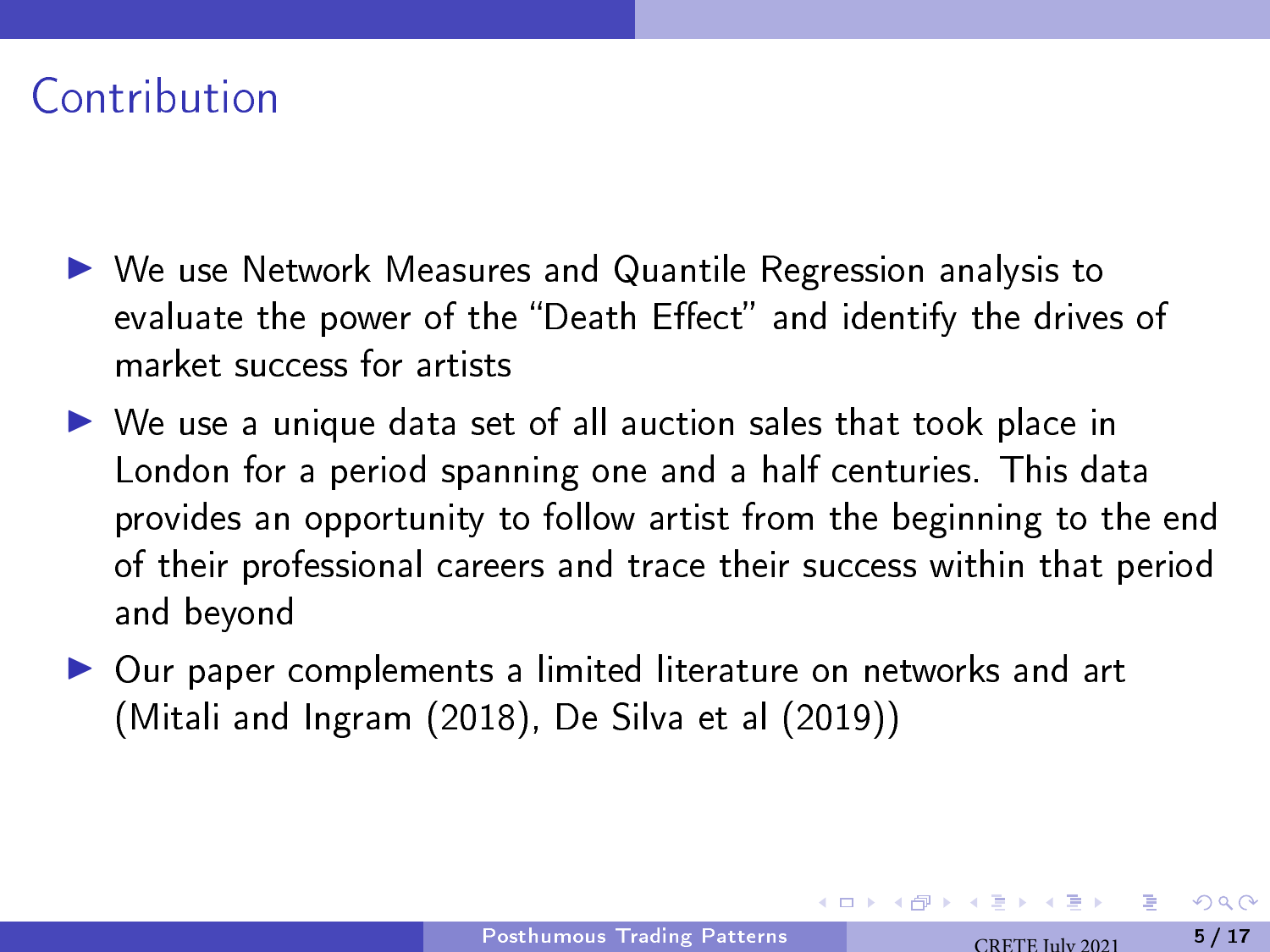#### Data - London Art Market

- $\blacktriangleright$  Collected by Graves (1918)
- ▶ Covers 7,760 pieces sold by 160 artists at auction between 1741 and 1913
	- ▶ Prices, Dates, Genre, Medium, Number of Buyers
- Includes the identities of Buyers, Sellers, and Artists and their status (recorded as dealer, collector, aristocrat, artist, etc.)

つへへ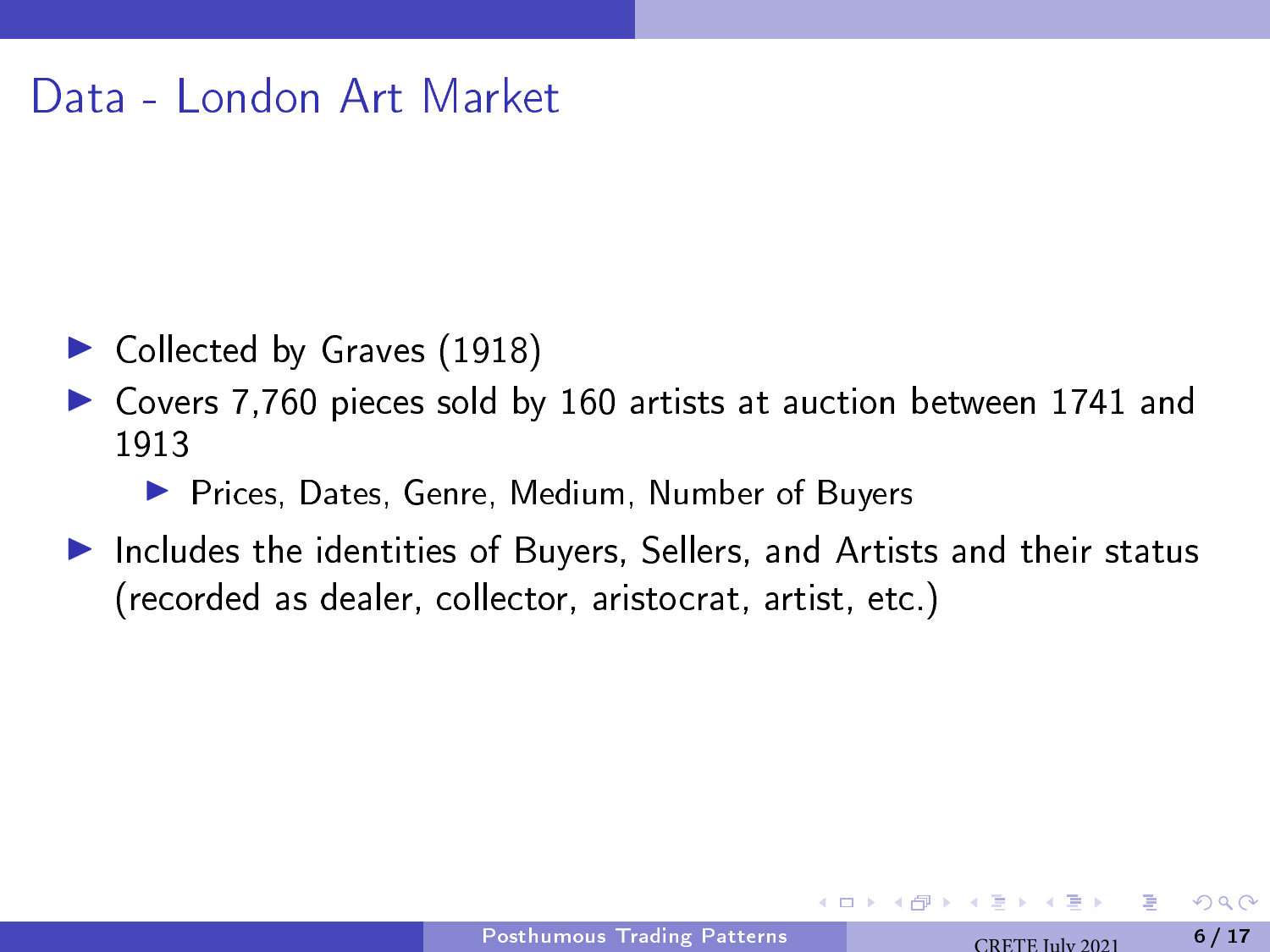## Summary Statistics

| Before Death                            |              |            | After Death  |            |  |
|-----------------------------------------|--------------|------------|--------------|------------|--|
| Varriable                               | Mean / Count | <b>STD</b> | Mean / Count | <b>STD</b> |  |
| Number of Pieces Sold                   | 3,127        |            | 4,633        |            |  |
| Number of Unique Artists                | 160          |            | 160          |            |  |
| Number of Unique Buyers                 | 647          |            | 946          |            |  |
| Number of Unique Sellers                | 715          |            | 929          |            |  |
| Number of Unknown Sales                 | 381          |            | 516          |            |  |
| Price                                   | 3817         | 508.1      | 355.2        | 596.0      |  |
| Average Number of Bidders in an Auction | 40.19        | 19.56      | 42.11        | 20.92      |  |
| Artist: Eigenvector Centrality          | 0.005        | 0.006      | 0.011        | 0.018      |  |
| Artist: Number of Art Sold              | 30.59        | 33.07      | 43.04        | 42.4       |  |
| Buyer: Eigenvector Centrality           | 0.024        | 0.038      | 0.024        | 0.038      |  |
| Buyer Capacity                          | 11.095       | 16154      | 12000        | 17.974     |  |
| Buyer: Dealer                           | 0.664        | 0.473      | 0.627        | 0.484      |  |
| Artist-Buyer Link                       | 0.481        | 0.500      | 0.511        | 0.500      |  |
| Seller: Family                          | 0.007        | 0.084      | 0.129        | 0.336      |  |
| Seller's Past Volume                    | 3.82         | 14.68      | 3.176        | 12.51      |  |
| Unknown Seller                          | 0.122        | 0.327      | 0.111        | 0.315      |  |
| Christie's Dummy                        | 0.967        | 0.179      | 0.942        | 0.233      |  |

#### Table: Descriptive Statistics

重

イロト イ部 トメ ヨ トメ ヨト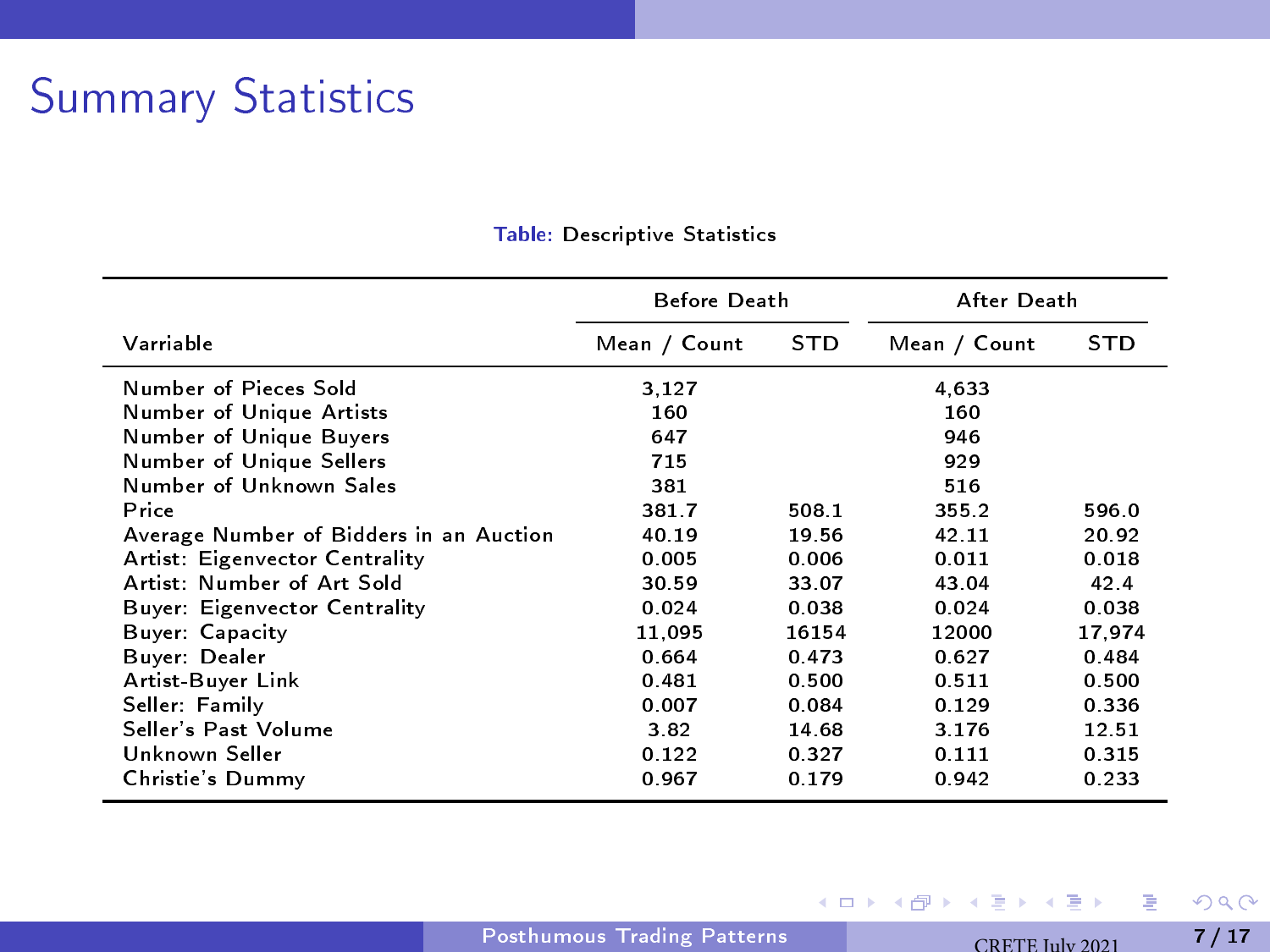# Proposed Explanation

- $\blacktriangleright$  The results of this study identify two factors contributing to price fluctuations in artwork after an artist's death. Nonstrategic estate sales by family members of an artist and a dealer's buying interest both have a signicant impact on the change in art prices over time with differing short and long term effects.
- 1. Families of artists are more likely to sell immediately after death  $\triangleright$  1% of art sold before death versus 13% after
- 2. Network of buyers diverge after death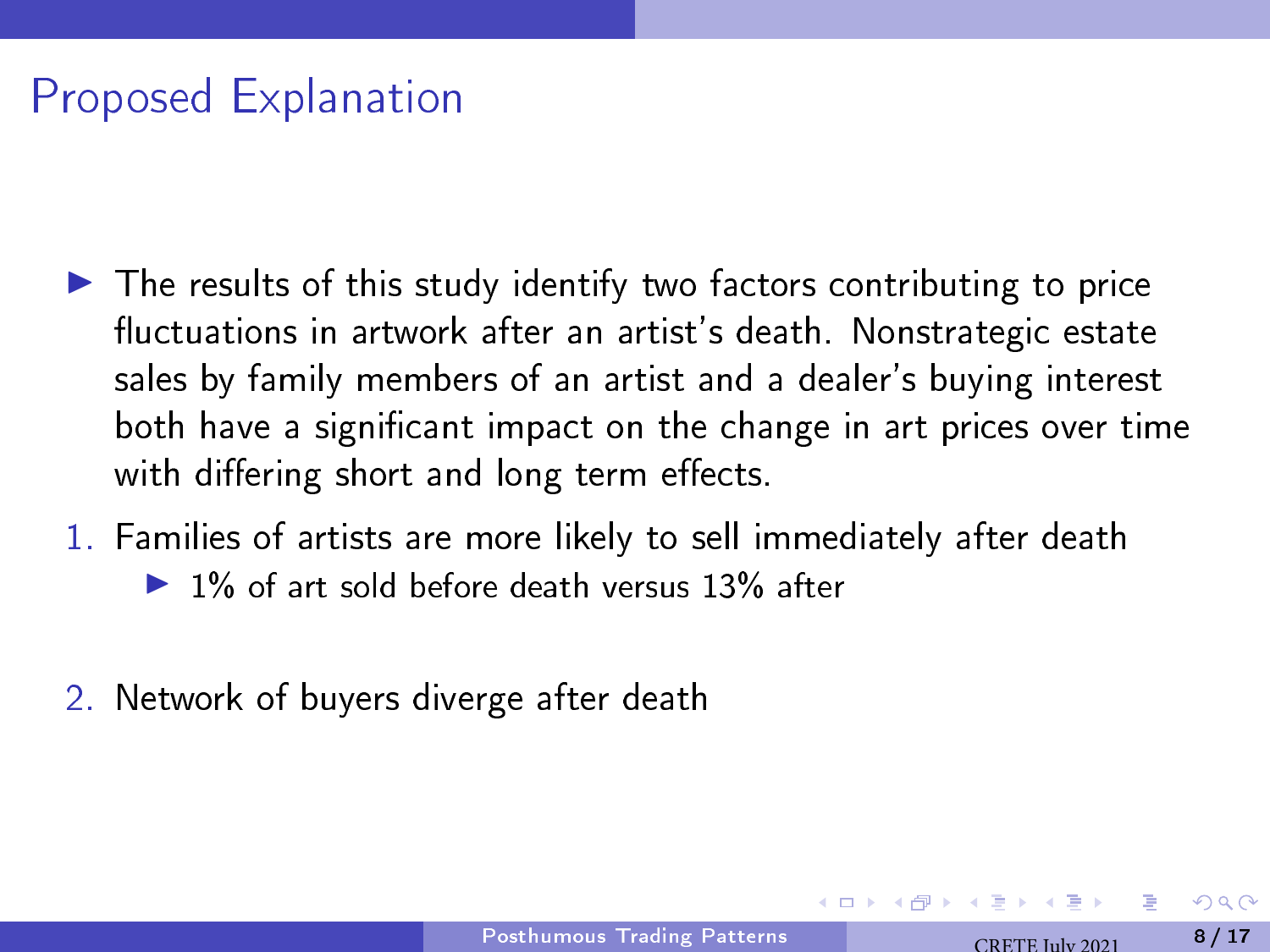# Price Distribution of Art sold by Family



4 0 3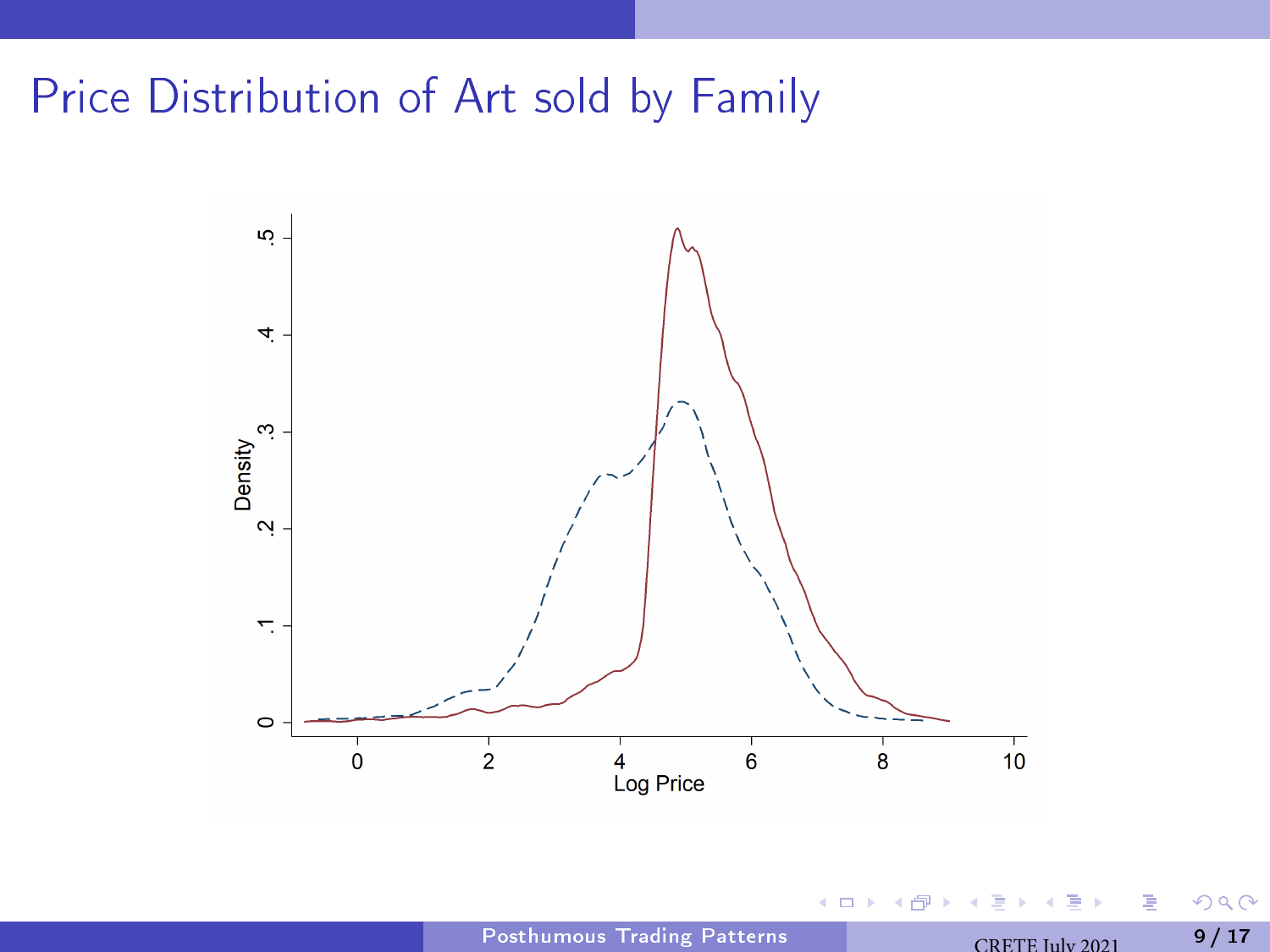# Timing of Art sold by Family



4 0 3

B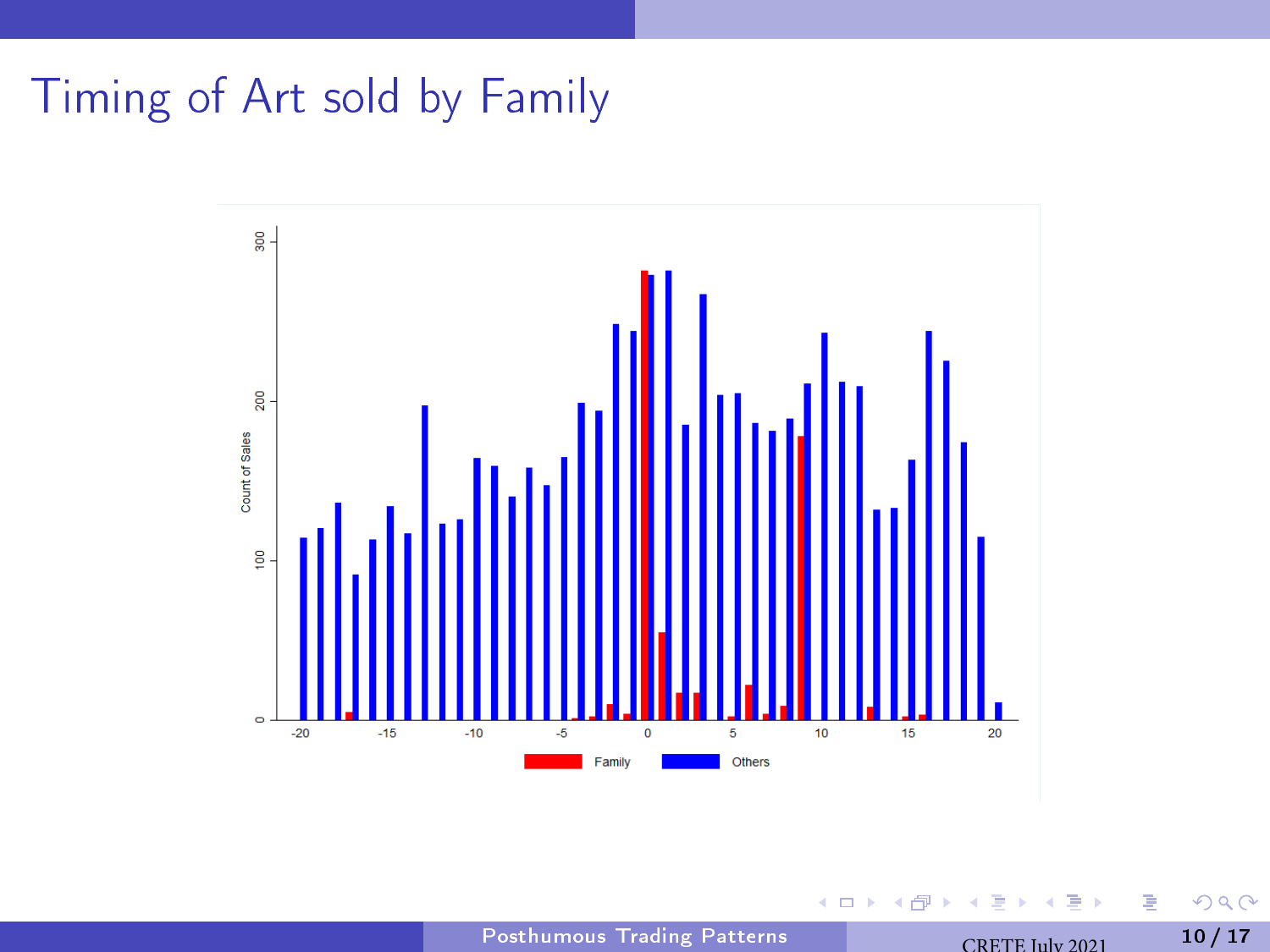## Measuring Networks

- $\blacktriangleright$  Construct time evolving networks
	- $\triangleright$  Bipartite Network linking artists to buyers weighted by  $\#$  of artworks purchased
	- ▶ Directed Network linking buyers and sellers
	- $\blacktriangleright$  10 year moving window

#### $\blacktriangleright$  Variables Created

- $\blacktriangleright$  Artists past sales
- $\blacktriangleright$  Seller, Artist, Bidder, and Artwork characteristics,
- $\blacktriangleright$  Dummies for seller's type (artist, collector, unknown, family etc.),
- $\blacktriangleright$  Seller's volume of past sales
- $\blacktriangleright$  Capacity
- $\blacktriangleright$  Number of buyers
- ▶ Artist Eigenvector Centrality
- ▶ Buyer's Eigenvector Centrality

 $QQQ$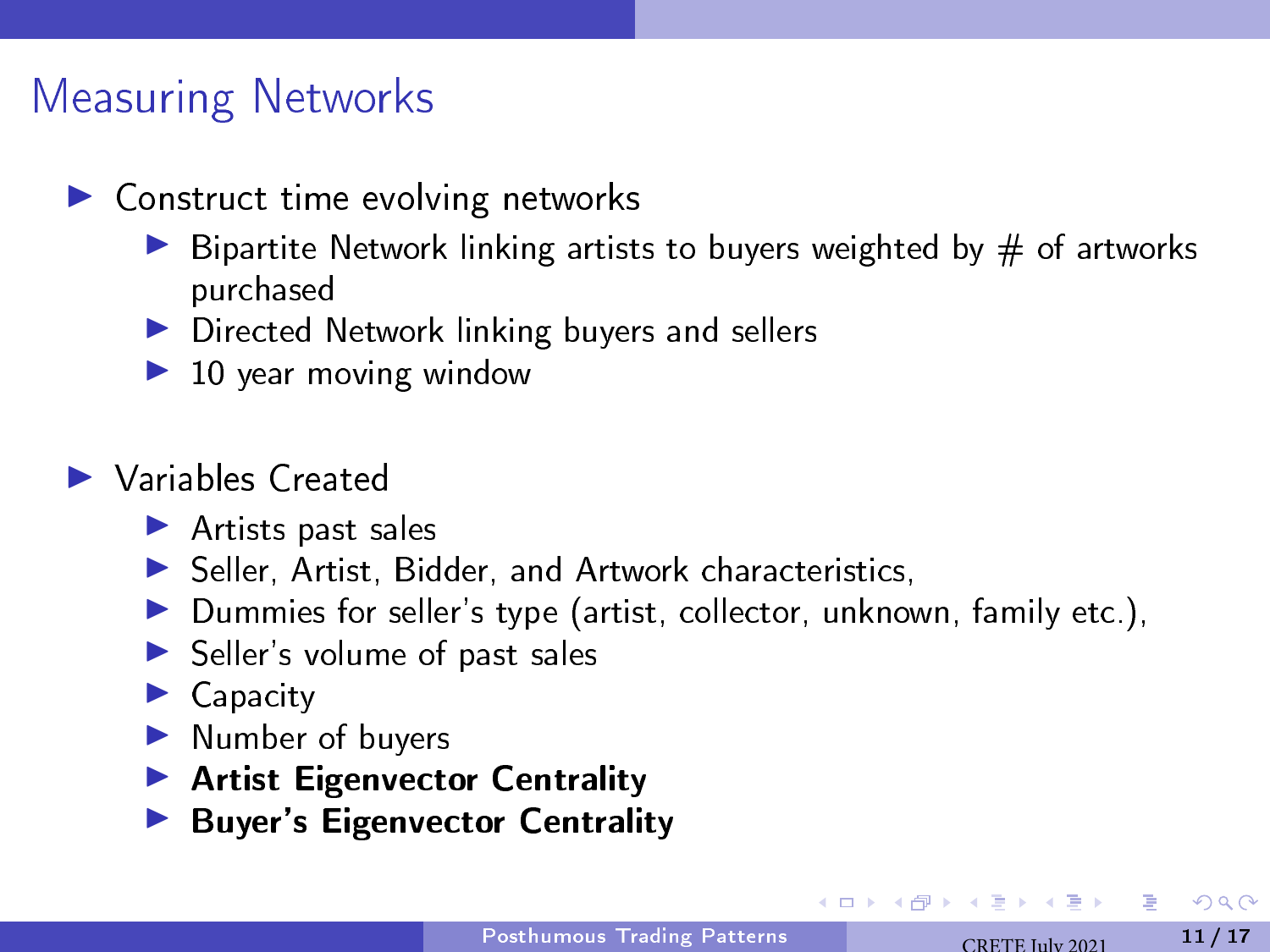### Methodology

- ▶ Heckman Selection Model
- ▶ Arellano and Bonhomme (2017)
- $\blacktriangleright$  First Stage:

 $Pr[\text{win}_{\text{abt}}|X_{\text{abt}}, \text{dealer}_{\text{bt}}] = \Phi(\beta \cdot X_{\text{abt}} + \gamma \cdot X_{\text{abt}} \cdot \text{dealer}_{\text{bt}})$ 

 $\blacktriangleright$  Second Stage:  $Inprice<sub>aht</sub> = \beta \cdot ph<sub>abt</sub> + \delta \cdot X<sub>abt</sub> + \sigma_{12} \cdot \lambda_{abt} + \alpha_a + \epsilon_{iat}$ 

▶ Arellano and Bonhomme- Second Stage:

$$
Q_{Inprice_{iat}}(\tau|phi_{iat}, X_{iat}, \hat{\rho}) = \beta_{G^{-1}(\tau, \hat{\rho}(z); \hat{\rho})} \cdot \rho h_{iat}
$$

$$
+ \delta_{G^{-1}(\tau, \hat{\rho}(z); \hat{\rho})} \cdot X_{iat} + \alpha_{aG^{-1}(\tau, \hat{\rho}(z); \hat{\rho})}
$$

 $\Omega$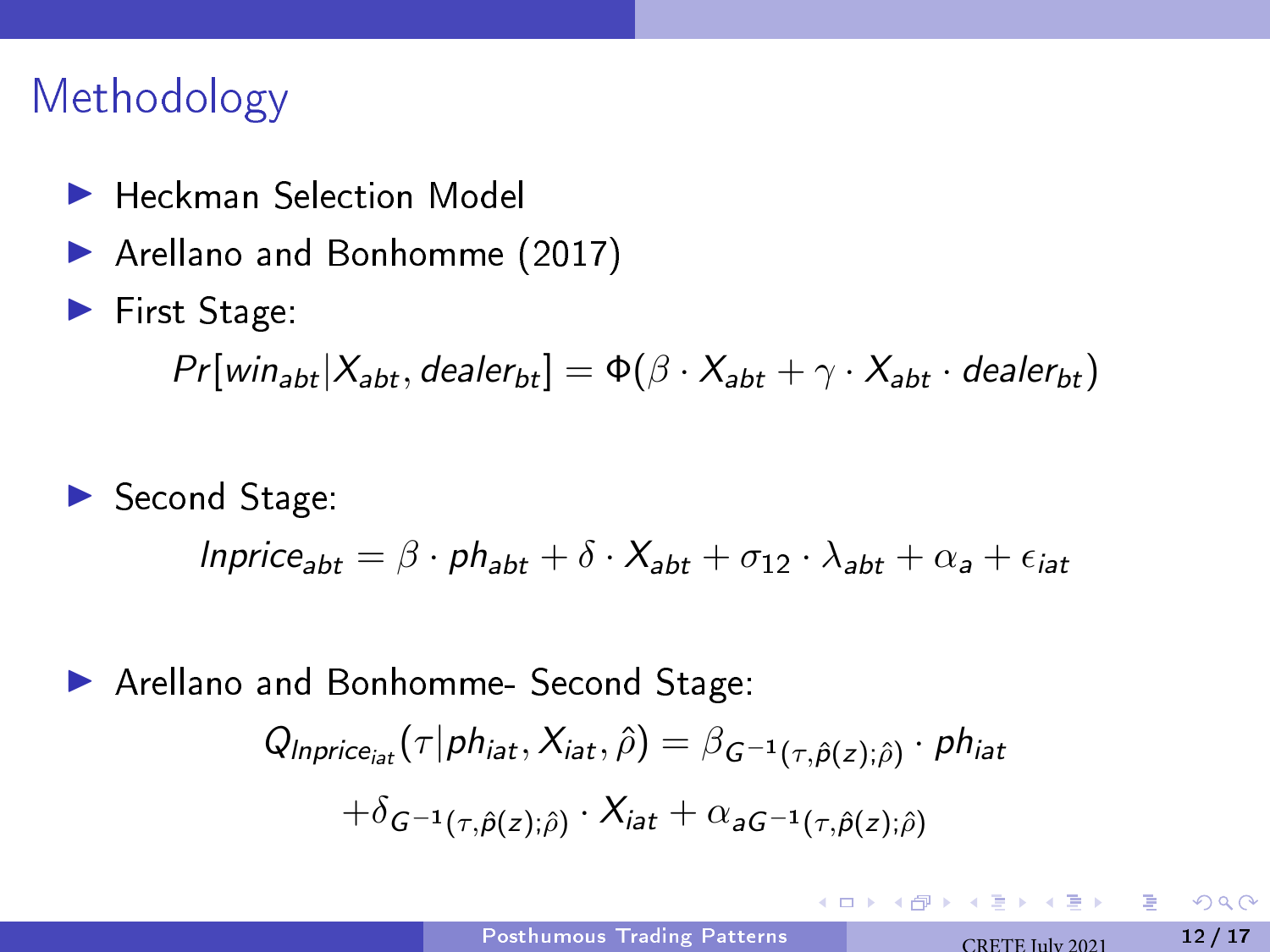# <span id="page-12-0"></span>First Stage

|                           | Dealers     | Others      | All        |
|---------------------------|-------------|-------------|------------|
| Variable of Interest      | (1)         | (2)         | (3)        |
| Posthumous                | $-0.008$    | $-0.001$    | 0.018      |
|                           | (0.050)     | (0.054)     | (0.037)    |
| Artist: Log Eigenvector   | $-0.003$    | $-0.020***$ | $-0.009*$  |
| Centrality                | (0.006)     | (0.006)     | (0.004)    |
| Artist: Log # of Art Sold | $-0.036**$  | $0.028*$    | $-0.011$   |
|                           | (0.015)     | (0.016)     | (0.011)    |
| Buyer: Log Eigenvector    | $0.078***$  | $-0.005$    | $0.043***$ |
| Centrality                | (0.005)     | (0.004)     | (0.003)    |
| Buyer: Log Capacity       | $0.039***$  | $0.043***$  | $0.059***$ |
|                           | (0.008)     | (0.006)     | (0.005)    |
| Artist-Buyer Link         | $0.566***$  | $0.530***$  | $0.572***$ |
|                           | (0.019)     | (0.029)     | (0.015)    |
| Seller: Family            | $-0.001$    | 0.038       | $-0.004$   |
|                           | (0.037)     | (0.037)     | (0.026)    |
| Seller: Unknown           | $-0.108***$ | $0.137***$  | $-0.012$   |
|                           | (0.025)     | (0.025)     | (0.018)    |
| Seller: Log Past Sales    | $-0.025*$   | $0.038**$   | 0.000      |
|                           | (0.013)     | (0.015)     | (0.010)    |
| <b>Observations</b>       | 110,217     | 206,295     | 316.512    |
| Other Controls            | Yes         | Yes         | Yes        |
| Pseudo $R^2$              | 0.147       | 0.068       | 0.137      |
|                           |             |             |            |

#### Table: Buyer Likelihood to Purchase Artwork at Auction

[Posthumous Trading Patterns](#page-0-0) CRETE July 2021 13 / 17

メロト メタト メミト メミト

 $2990$ 

重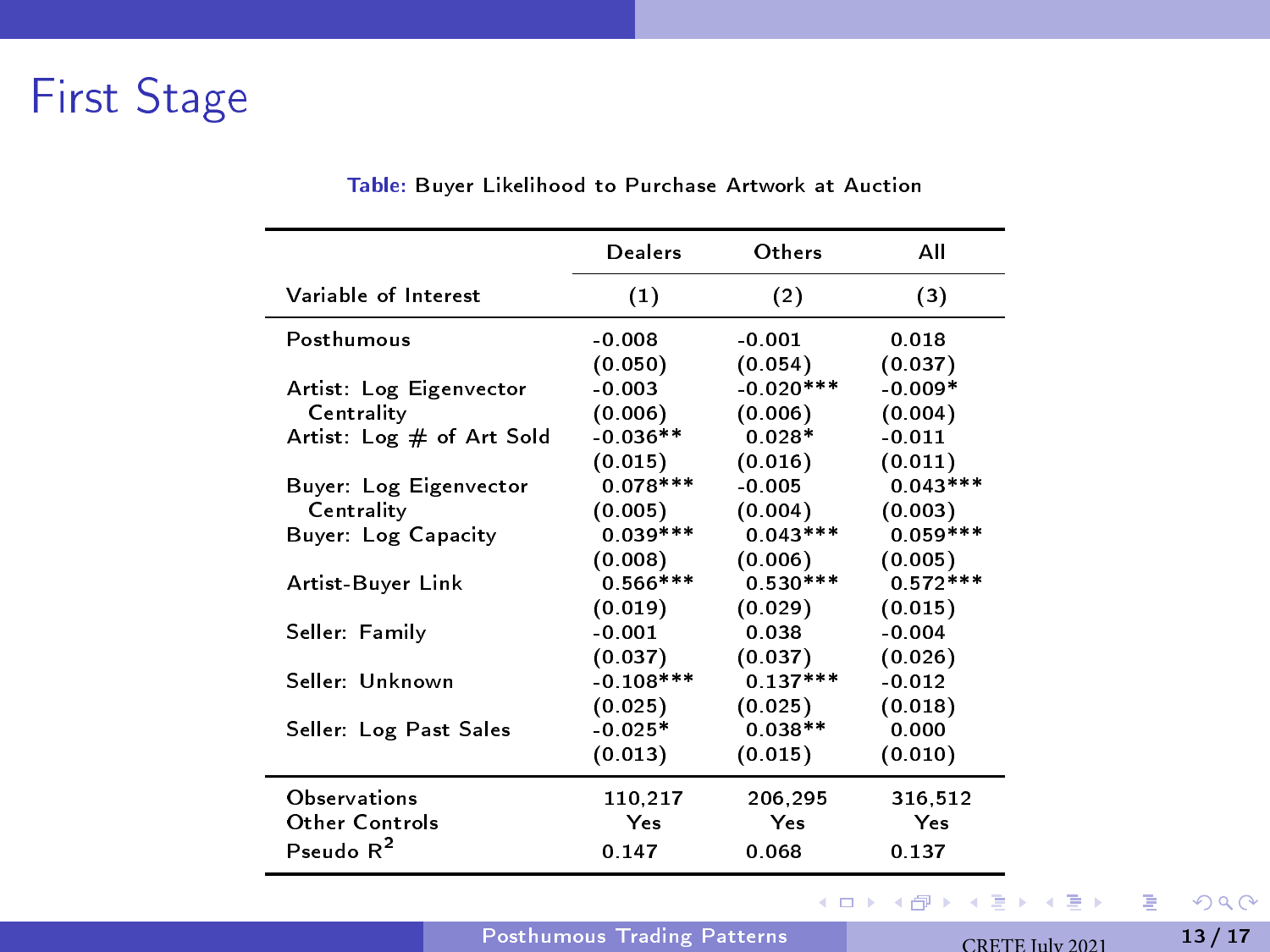# Second Stage

|                                             |              | Quantiles( $\tau$ )                |             |             |                      |             |
|---------------------------------------------|--------------|------------------------------------|-------------|-------------|----------------------|-------------|
| Variables of Interest                       | Mean         | 0.1                                | 0.25        | 0.5         | 0.75                 | 0.9         |
| Panel A. Without Controls                   |              |                                    |             |             |                      |             |
| Posthumous                                  | $-0.120***$  | $-0.009$                           | $-0.130***$ | $-0.198***$ | $-0.215***$          | $-0.180***$ |
|                                             | (0.026)      | (0.021)                            | (0.027)     | (0.028)     | (0.027)              | (0.038)     |
| Controls                                    | No           | No                                 | No          | No          | No                   | No          |
| <b>Artist Fixed Effects</b>                 | Yes          | Yes                                | Yes         | Yes         | Yes                  | Yes         |
| Panel B. With Controls and Sample Selection |              |                                    |             |             |                      |             |
| Posthumous                                  | $-0.007$     | 0.085                              | $-0.031$    | $-0.052$    | $-0.046$             | 0.036       |
|                                             | (0.047)      | (0.130)                            | (0.105)     | (0.087)     | (0.115)              | (0.145)     |
| Artist: Log Eigenvector                     | $0.084***$   | $0.062**$                          | $0.085***$  | $0.096***$  | $0.072***$           | $0.042***$  |
| Centrality                                  | (0.012)      | (0.042)                            | (0.034)     | (0.032)     | (0.030)              | (0.032)     |
| Artist: Log Number of                       | $-0.050**$   | 0.008                              | $-0.017$    | $-0.095*$   | $-0.095**$           | $-0.090*$   |
| Art Sold                                    | (0.027)      | (0.095)                            | (0.070)     | (0.058)     | (0.058)              | (0.069)     |
| Buyer: Log Eigenvector                      | $-0.054***$  | $-0.022$                           | $-0.034$    | $-0.033$    | $-0.053$             | $-0.067$    |
| Centrality                                  | (0.008)      | (0.064)                            | (0.049)     | (0.045)     | (0.044)              | (0.061)     |
| Buyer: Log Capacity                         | $0.269***$   | $0.158***$                         | $0.186***$  | $0.215***$  | $0.272**$            | $0.302**$   |
|                                             | (0.014)      | (0.047)                            | (0.038)     | (0.038)     | (0.058)              | (0.086)     |
| Buyer: Dealer                               | $-0.194***$  | $-0.165$                           | $-0.132$    | $-0.195$    | $-0.176*$            | $-0.207*$   |
|                                             | (0.031)      | (0.202)                            | (0.166)     | (0.148)     | (0.101)              | (0.143)     |
| Artist-Buyer Link                           | $-0.079$     | 0.014                              | $-0.013$    | $-0.020$    | $-0.031$             | $-0.053$    |
|                                             | (0.050)      | (0.335)                            | (0.298)     | (0.290)     | (0.373)              | (0.429)     |
| Seller: Family                              | $-0.307$ *** | $-0.265$                           | $-0.256$    | $-0.231*$   | $-0.209**$           | $-0.260*$   |
|                                             | (0.060)      | (0.166)                            | (0.120)     | (0.098)     | (0.108)              | (0.125)     |
| $\hat{\rho}$                                | $-0.025$     |                                    |             | $-0.060$    |                      |             |
|                                             | (0.103)      |                                    |             | (0.444)     | <b>AST</b>           | 2Q<br>ъx    |
|                                             |              | <b>Posthumous Trading Patterns</b> |             |             | $CDEFE$ $Inb$ $2021$ | 14/17       |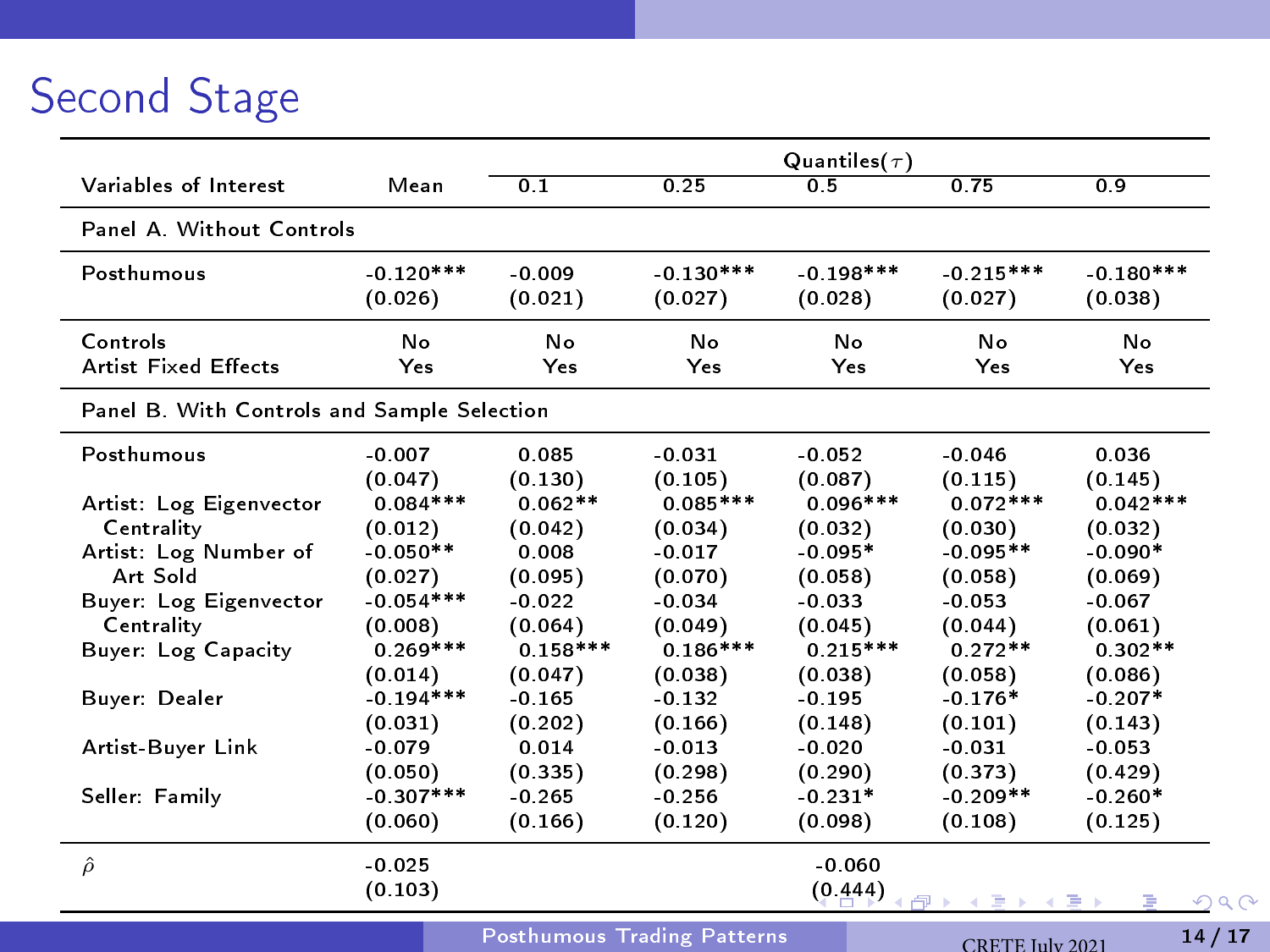<span id="page-14-0"></span>

 $\leftarrow$   $\Box$ 

 $\mathcal{A}$ 伺  $\mathbf{h}$ 

 $\Rightarrow$  $\bar{A}$ 

 $299$ 

重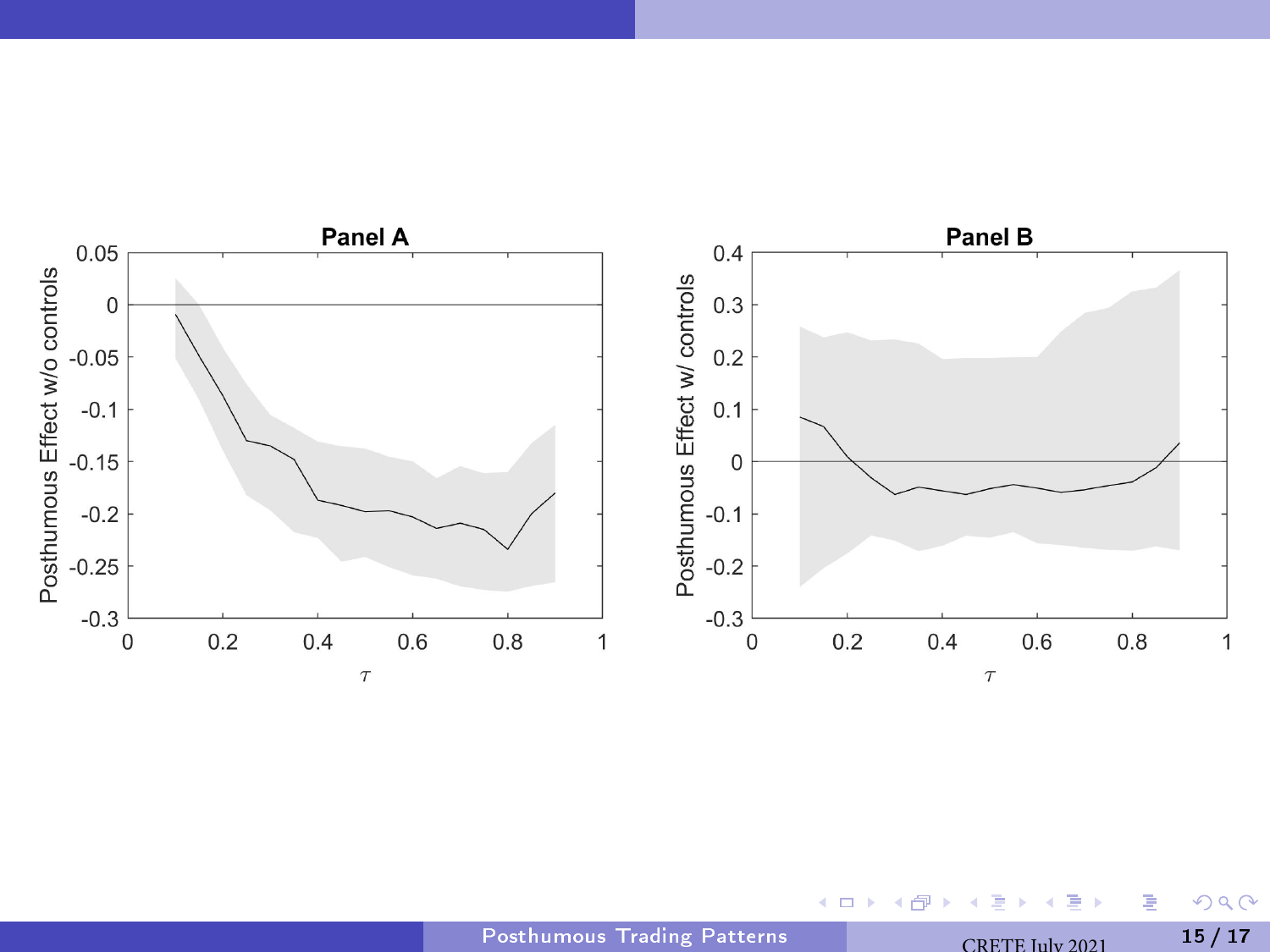### Eigenvector Centrality at Death

|                                              |          | Quantiles( $\tau$ ) |          |           |            |  |  |
|----------------------------------------------|----------|---------------------|----------|-----------|------------|--|--|
| Variables of Interest                        | Mean     | 0.25                | 0.50     | 0.75      | 0.90       |  |  |
| Panel A: Less than 2 years after death       |          |                     |          |           |            |  |  |
| Artist: Log Eigenvector                      | $0.060*$ | 0.041               | $0.053*$ | $0.091**$ | $0.119***$ |  |  |
| Centrality at Death                          | (0.033)  | (0.029)             | (0.028)  | (0.036)   | (0.030)    |  |  |
| Artist: Log Number                           | 0.060    | 0.095               | 0.047    | $-0.036$  | 0.000      |  |  |
| of Art Sold                                  | (0.067)  | (0.074)             | (0.063)  | (0.076)   | (0.063)    |  |  |
| $R^2$                                        | 0.311    | 0.278               | 0.290    | 0.262     | 0.168      |  |  |
| Panel B: Between 2 and 10 years after death  |          |                     |          |           |            |  |  |
| Artist: Log Eigenvector                      | 0.022    | 0.006               | 0.015    | $0.047*$  | $0.068**$  |  |  |
| Centrality at Death                          | (0.022)  | (0.015)             | (0.017)  | (0.028)   | (0.028)    |  |  |
| Artist: Log Number                           | $-0.119$ | $-0.112$            | $-0.026$ | 0.049     | $0.128**$  |  |  |
| of Art Sold                                  | (0.115)  | (0.121)             | (0.117)  | (0.108)   | (0.052)    |  |  |
| $R^2$                                        | 0.246    | 0.232               | 0.227    | 0.173     | 0.117      |  |  |
| Panel C: Between 10 and 20 years after death |          |                     |          |           |            |  |  |
| Artist: Log Eigenvector                      | $-0.021$ | $-0.031$            | $-0.013$ | $0.046*$  | $0.094***$ |  |  |
| Centrality at Death                          | (0.028)  | (0.029)             | (0.022)  | (0.027)   | (0.034)    |  |  |
| Artist: Log Number                           | 0.042    | 0.044               | 0.079    | $0.115*$  | $0.141**$  |  |  |
| of Art Sold                                  | (0.081)  | (0.065)             | (0.063)  | (0.068)   | (0.070)    |  |  |
| $R^2$                                        | 0 379    | 0.362               | 0.367    | 0.325     | 0.266      |  |  |

 $\sim$ 

 $\rightarrow$   $\Rightarrow$   $\rightarrow$ 

**Kロト K包ト** 

重